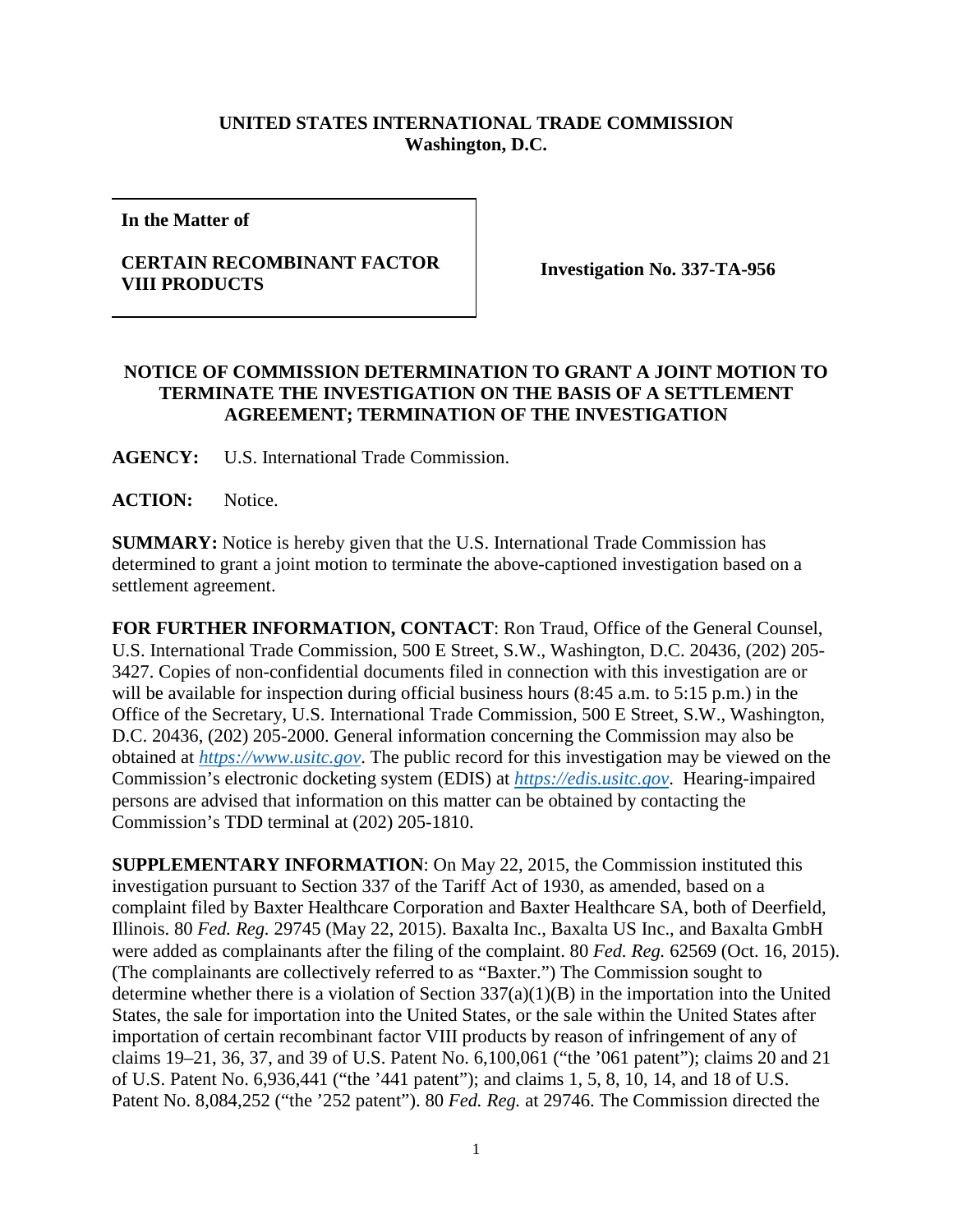ALJ to make findings of fact and provide a recommended determination with respect to the statutory public interest factors set forth in 19 U.S.C. § 1337(d)(1), (f)(1), and (g)(1). *Id.* The notice of investigation named as respondents Novo Nordisk A/S of Bagsvaerd, Denmark and Novo Nordisk Inc., of Plainsboro, NJ (collectively, "Novo Nordisk"). *Id.* The Office of Unfair Import Investigations ("OUII") is also a party to this investigation. *Id.*

On December 8, 2015, Baxter moved for partial termination of this investigation based on the withdrawal of claims 21, 36, 37, and 39 of the '061 patent; claims 1 and 10 of the '252 patent; and claims 20 and 21 of the '441 patent. That motion was granted, leaving only claims 19 and 20 of the '061 and claims 5, 8, 14, and 18 of the '252 patent at issue. Order No. 23 (Dec. 10, 2016), *unreviewed*, Notice of Commission Determination Not to Review an Initial Determination Granting a Motion for Partial Termination of the Investigation with Respect to Certain Claims (Jan. 5, 2016).

On February 26, 2016, the ALJ issued an initial determination ("the Summary ID") (Order No. 30), which concluded that Novo Nordisk infringed the '061 patent. Novo Nordisk filed a petition requesting that the Commission review the Summary ID and related claim construction orders. The Commission determined to defer its decision on whether to review those orders until the date on which the Commission determines whether to review the ALJ's final ID ("the Final ID"). Notice of Comm'n Determination to Extend the Date for Determining Whether to Review a Non-Final Initial Determination Granting Complainants' Motion for Summary Determination that the Accused Products Infringe U.S. Patent No. 6,100,061 (Mar. 29, 2016).

On May 27, 2016, the ALJ issued the Final ID, which found no violation of Section 337 as to either remaining asserted patent. On June 3, 2016, the ALJ issued the Recommended Determination on Remedy, Bonding, and the Public Interest, which contingently recommends both a limited exclusion order and a cease and desist order. The parties each petitioned for review of the Final ID. The Commission determined to review (1) the Summary ID's conclusion that the '061 patent is infringed (and the underlying claim constructions); (2) the Final ID's conclusion that the asserted claims of the '061 patent are anticipated and obvious; and (3) the Final ID's conclusion that the economic prong of the domestic industry is not met as to both remaining patents. 81 *Fed. Reg.* 51463, 51464 (Aug. 4, 2016). The Commission requested briefing on one issue under review and on remedy, the public interest, and bonding. *Id.* at 51464– 65.

On September 12, 2016, the private parties filed a Joint Motion to Terminate the Investigation Based on a Settlement Agreement ("the Motion") and a confidential and a public version of the settlement agreement. On September 14, 2016, OUII filed a response supporting the Motion.

The Commission has determined that the Motion complies with the requirements of section 210.21(b)(1) of the Commission's Rules of Practice and Procedure (19 C.F.R. § 210.21(b)(1)), and that there are no extraordinary circumstances that would prevent the requested termination. The Commission also finds that granting the Motion would not be contrary to the public interest pursuant to section 210.50(b)(2) of the Commission's Rules of Practice and